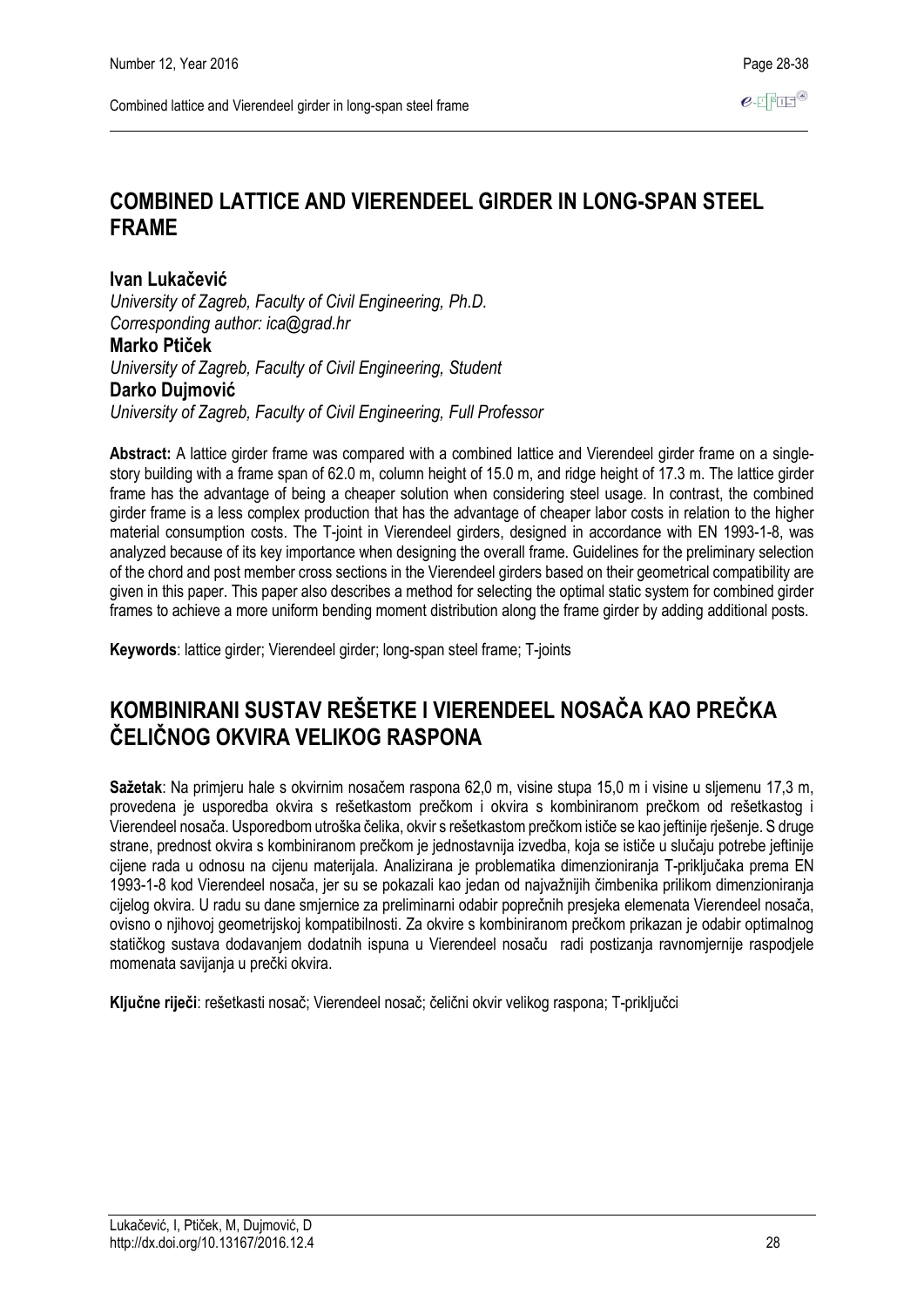### **1 INTRODUCTION**

This paper compares a combined lattice and Vierendeel girder (combined girder) in long-span steel frame (Figure 1a) with a lattice girder frame (Figure 1b). First, the advantages of the combined lattice and Vierendeel girder frame are given. Post-to-chord member joints in Vierendeel girders have a significant influence when designing the overall frame because they transfer significant bending moments. For that reason, a detailed description of these joints is given along with guidelines for the preliminary selection of the chord and post cross sections.



**Figure 1 Analyzed frame types**

The lattice and combined girder frames were compared on a single-story building with layout dimensions of 100.0  $m \times 62.0$  m, a column height of 15.0 m, and a ridge height of 17.3 m. For the same single-story building dimensions, two cases with frame spacings of 12.5 and 5.0 m were analyzed. In addition, the effect of adjusting and condensing the Vierendeel posts was investigated to determine how a more uniform bending moment distribution along the frame girder can be achieved. Two combined girder frames were selected and compared with a conventional lattice girder frame. These three frame systems and two frame spacings constitute a total of six frames. The frames were compared after being dimensioned in Autodesk Robot Structural Analysis Professional 2015 [1].

### **2 ADVANTAGES OF COMBINED LATTICE AND VIERENDEEL GIRDER**

Vierendeel girders are named after Arthur Vierendeel (1852–1940), a Belgian engineer and university professor from Leuven. His idea of a new truss system was first realized and presented at the 1897 World Fair in Brussels, for which he built a 31.5-m span bridge at his own expense to prove the correlation between his calculations and measured results [2].

The concept underlying his truss system significantly differs from that of conventional systems, in which chords together with braces achieve the static continuity of the axial forces, thereby forming triangular units. In contrast, for Vierendeel girders, the units are rectangular, and the influence of the bending moments is a significant factor to consider when designing T-joints according to EN 1993-1-8 [3].

When Vierendeel girders are used as part of truss girders in frame systems, first, it is crucial to comprehend the function of a truss girder in a simple beam application. A truss girder is a system of elements, chords, and bracings set to withstand internal forces and bending moments. A chord experiences a bending moment when two axial forces with moment arm lengths equal to the truss height are applied to the chord. Therefore, the maximum axial force is in the middle of the girder span. Furthermore, the brace elements experience shear forces, the maximum values of which are located on the girder edges.

The comparison of the lattice and combined girder frames presented in this paper confirms that the lattice girder frame is superior in terms of weight and steel usage. However, the advantage of using a Vierendeel girder in steel frame systems is evident when a reduction in labor costs is desired, i.e., when, hypothetically, the labor is more expensive than the material (steel) itself. Specifically, the cost of producing Vierendeel girders is lower than that of lattice girders because of the relative simplicity of perpendicular element cutting, the ability to automate production using elements of equal length, easier access to joints during welding, and the simpler design allowed by the lower precision requirements in the production process [4, 5].

Considering these factors, Vallourec & Mannesmann Tubes in cooperation with Dittmann und Pollmann patented a girder system called the PREON girder that combines the classic lattice and Vierendeel girders [5]. The concept underlying the PREON girder is based on a combination of the two above-mentioned static systems that features the main advantages of each. A lattice girder is used at the edges of the girder, where the highest shear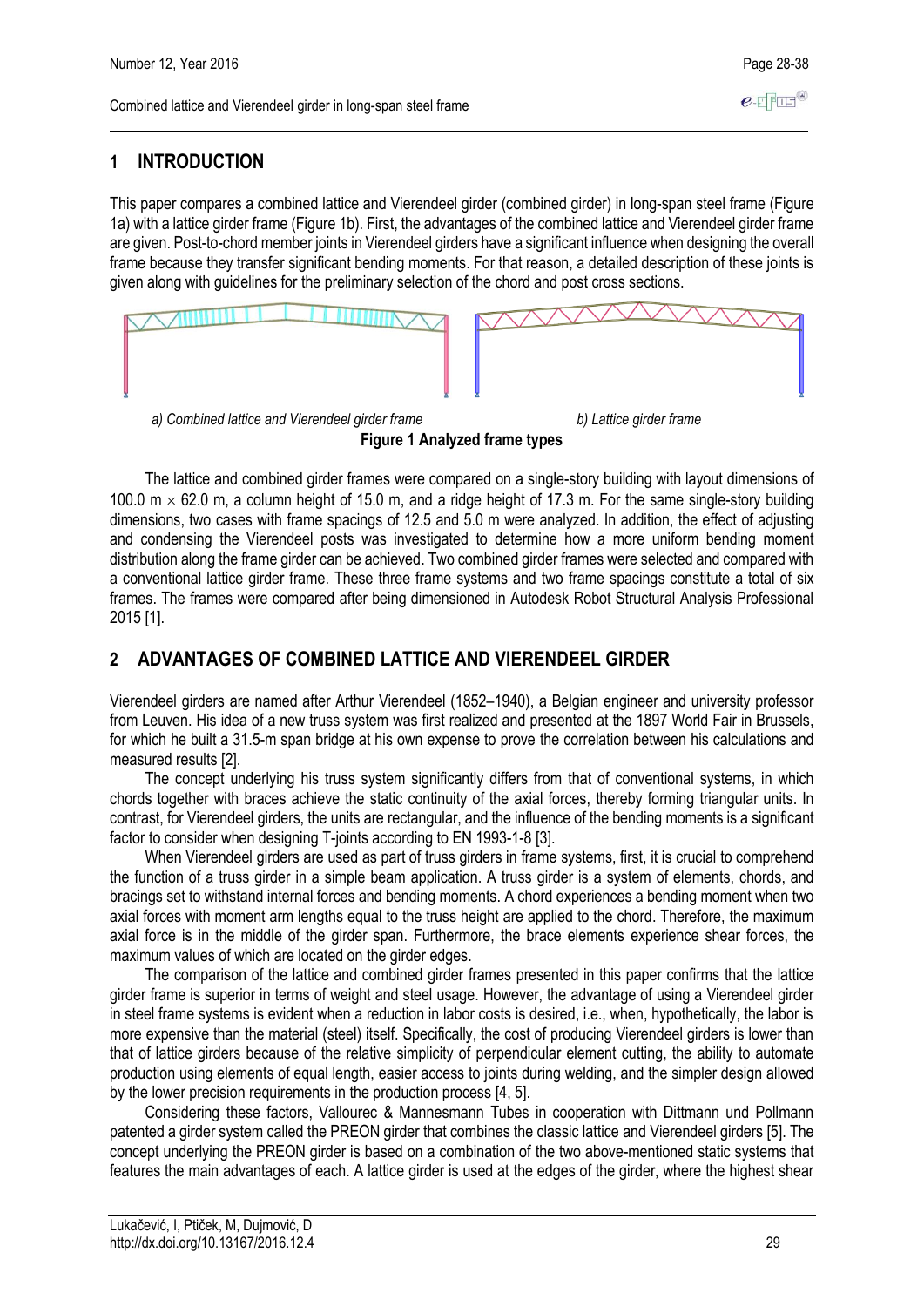force is applied, and it withstands the shear force with the system of axial forces, whereas a Vierendeel girder is used in the middle of the span, where the shear forces are lowest, as shown in Figure 2. The construction of the girder is modular with edge lattice segments of a constant length and a Vierendeel segment of variable length depending on the required girder span. This allows the use of a simpler design and rapid automated production.



**Figure 2 Shear force distribution along girder**

An additional advantage of Vierendeel girders is the flexibility of the placement of the posts along the span. Their positions can be adjusted according to the load distribution to achieve a more uniform bending moment distribution along the frame girder. This is one of the main aspects of the Vierendeel girder investigated in this paper. Figure 3 shows the bending moment distributions for Vierendeel girders with constant and variable distances between posts. Moreover, the manufacture of additional posts does not significantly impact the production process, because these posts are simply extra identical elements in an already automated process.



**Figure 3 Bending moment distributions in Vierendeel girders with different distances between posts**

### **3 T-JOINT DESIGN IN VIERENDEEL GIRDERS**

It is necessary to more closely analyze the chord and post joints (T-joints) in Vierendeel girders before designing the frame and comparing the results because of their key role in the design of the steel frames. The cross sections obtained in T-joint design were mandatory for the chord and post selection on combined girder frames compared in this paper.

Square and rectangular hollow cross sections (SHS and RHS) were used for the chord and post members. Thus, according to EN 1993-1-8 [3], the failure mode for the T-joints considered herein is the plastic failure of the chord face or chord cross-section plastification (chord face failure, Figure 4).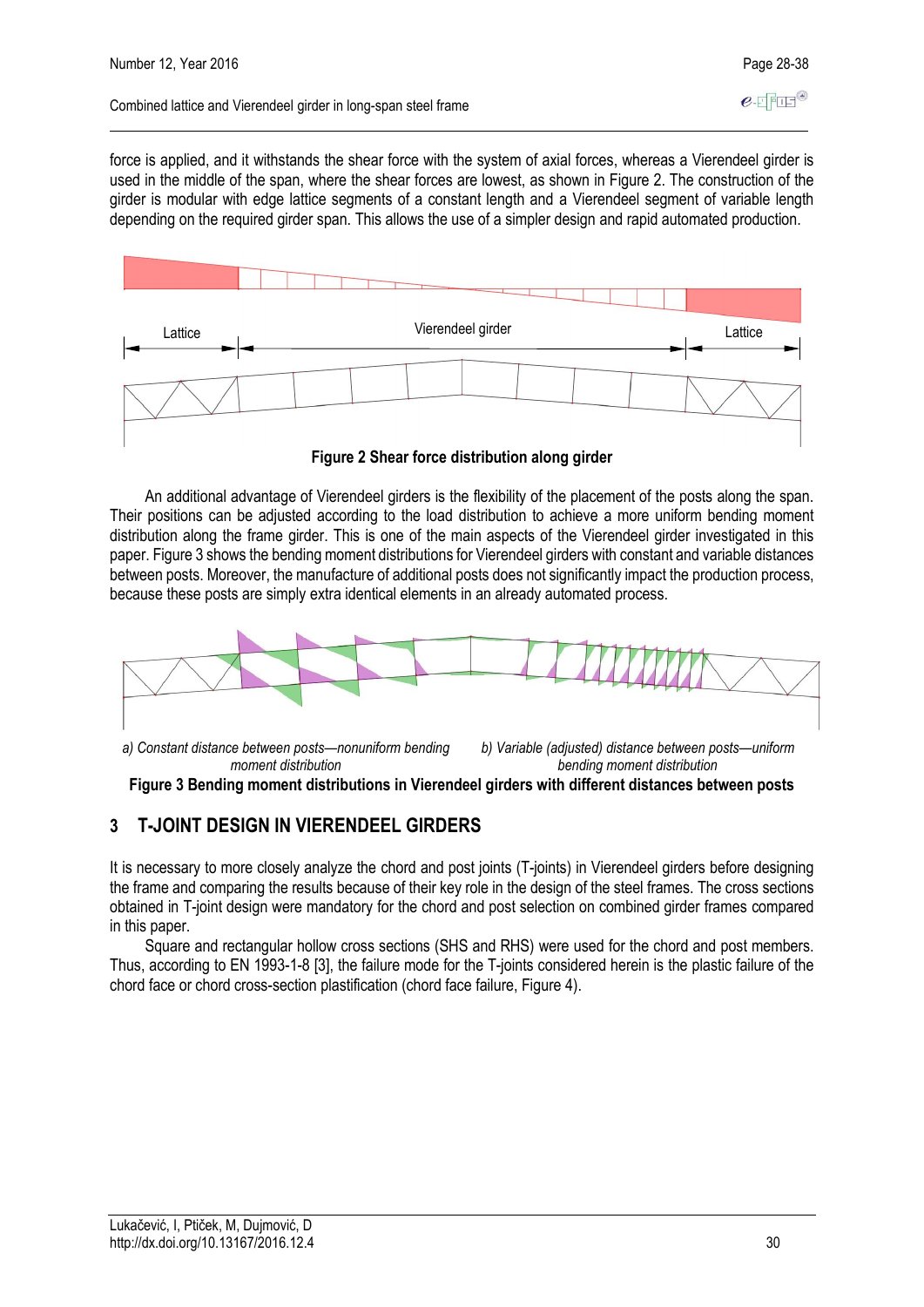$e$ -FFFF<sup>®</sup>

Combined lattice and Vierendeel girder in long-span steel frame



**Figure 4 Chord face failure [3]**

Chord face failure occurs as a result of the influence of the axial force, the bending moment, and their interaction. The design axial resistance and the design resistance moment are given in Tables 7.10 and 7.14 of EN<br>1993-1-8 [3], respectively, as<br>  $N = \frac{k_n \cdot f_{y0} \cdot t_0^2}{r^2} \cdot \left(\frac{2\beta}{r^2} + 4\sqrt{1-\beta}\right)/\gamma}$  (1) 1993-1-8 [3], respectively, as<br>
N  $-\frac{k_n \cdot f_{y0} \cdot t_0^2}{r^2}$ 

1993-1-8 [3], respectively, as  
\n
$$
N_{1, \text{Rd}} = \frac{k_{n} \cdot f_{y0} \cdot t_{0}^{2}}{(1-\beta)\sin\theta_{1}} \cdot \left(\frac{2\beta}{\sin\theta_{1}} + 4\sqrt{1-\beta}\right) / \gamma_{M5}
$$
\n
$$
M = k_{1}, f_{2}, f_{3}, \left(\frac{1}{1} + \frac{2}{1-\beta}\right) / \gamma_{M5}
$$
\n(1)

$$
N_{1, Rd} = \frac{1}{(1 - \beta)\sin\theta_1} \left( \frac{1}{\sin\theta_1} + 4\sqrt{1 - \beta} \right) / \gamma_{M5}
$$
\n
$$
M_{1p, 1, Rd} = K_n \cdot f_{y0} \cdot t_0^2 \cdot h_1 \cdot \left( \frac{1}{2\eta} + \frac{2}{\sqrt{1 - \beta}} + \frac{\eta}{1 - \beta} \right) / \gamma_{M5},
$$
\n
$$
(2)
$$
\nwhere *l* is the sequence of the joint coordinate *T*-plane *T* is  $12.14 \text{ of } \text{FN} \cdot 1000^2 \cdot 10^{121} \cdot 10^{121} \cdot 10^{121} \cdot 10^{121} \cdot 10^{121} \cdot 10^{121} \cdot 10^{121} \cdot 10^{121} \cdot 10^{121} \cdot 10^{121} \cdot 10^{121} \cdot 10^{121} \cdot 10^{121} \cdot 10^{121} \cdot 10^{121} \cdot 10^{121} \cdot 10^{121} \cdot 10^{121} \cdot 10^{121} \cdot 10^{121} \cdot 10^{121} \cdot 10^{121} \cdot 10^{121} \cdot 10^{121} \cdot 10^{121} \cdot 10^{121} \cdot 10^{121} \cdot 10^{121} \cdot 10^{121} \cdot 10^{121} \cdot 10^{121} \cdot 10^{121} \cdot 10^{121} \cdot 10^{121} \cdot 10^{121} \cdot 10^{121} \cdot 10^{121} \cdot 10^{121} \cdot 10^{121} \cdot 10^{121} \cdot 10^{121} \cdot 10^{121} \cdot 10^{121} \cdot 10^{121} \cdot 10^{121} \cdot 10^{121} \cdot 10^{121} \cdot 10^{121} \cdot 10^{121} \cdot 10^{121} \cdot 10^{121} \cdot 10^{121} \cdot 10^{121} \cdot 1$ 

where *k<sup>n</sup>* is the parameter of the joint according to Tables 7.10 and 7.14 of EN 1993-1-8 [3], *f<sup>y</sup>* is the yield strength of the members, *h* and *t* are the cross-sectional geometric characteristics and are shown in Figure 5, *M5* is the partial safety factor for joints in the hollow section lattice girder (the recommended value of 1.0 given in EN 1993- 1-8 [3] was used),  $\eta$  and  $\beta$  are ratios that are explained later in this section, the subscript 0 indicates a chord parameter, and the subscript *i* indicates a post parameter.

The influence of the axial force is negligible in the T-joints designed in this paper (approximately 1%). Hence, the main focus is on the design moment resistance and the dependent key factors in Eq. 2. The only factors that can be influenced by changes in the geometry (selection and adjustment of chord and post cross sections) are taken into consideration. As shown in Figure 5, the considered cross-sectional dimensions are the chord wall thickness  $t_0$ , the post in-plane depth  $h_i$ , the ratio  $\eta = h/b_0$  of the post in-plane depth to the chord out-of-plane width, and the ratio  $\beta = b/b_0 \le 0.85$  of the post out-of-plane width to the chord out-of-plane width.



**Figure 5 T-joint and associated chord and post cross-sectional dimensions**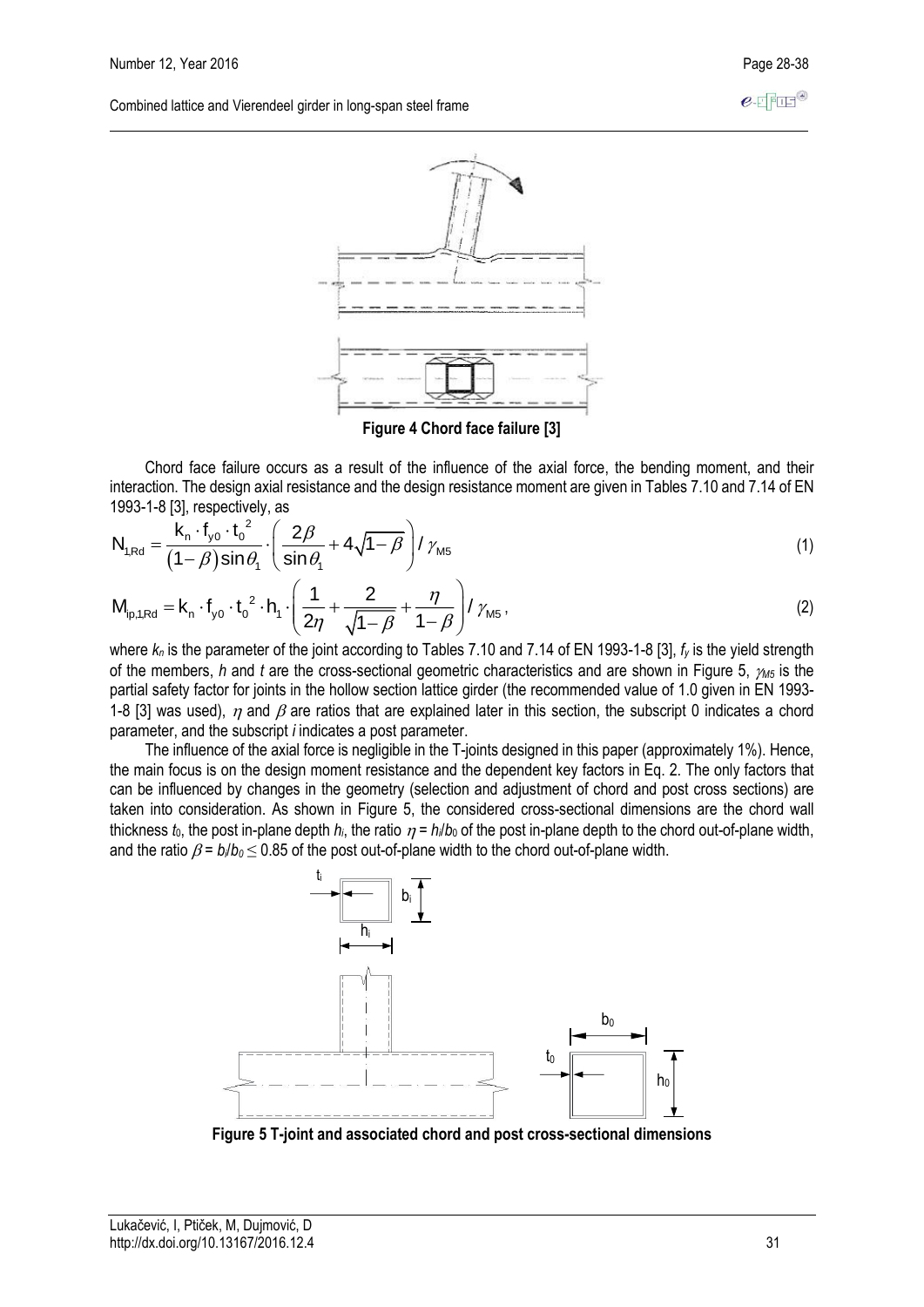It is clear that increasing the chord wall thickness and post in-plane depth would significantly increase the design moment resistance, but *β* is a particularly interesting factor. According to Table 7.9 of EN 1993-1-8 [3], *β* is limited to 0.85 to prevent the post from encroaching on the chord corner radius. Considering all the known SHS and RHS sections on the market used in everyday engineering steel designs, the geometric compatibility of the chord and post members depending on *β* may be crucial when designing T-joints.

When an appropriate post member must be determined for a given chord member, various maximum possible *β* values exist. As discussed above, these values have a significant influence on the design moment resistance of the T-joints. This conclusion arose from the chord and post compatibility analysis performed in this paper, the results of which are shown in Table 1. This analysis demonstrated that *β* is a key factor for increasing the design moment resistance because improvements to the other parameters (i.e., thicker chord walls, larger post in-plane depth, and higher yield strength) require greater steel consumption, construction weight, and overall price.

To conduct compatibility analysis, the chord member cross section (SHS or RHS) was first selected, as shown in the first column of Table 1, where the cross sections are grouped in rows by the out-of-plane width  $b_0$ . The chord member wall thickness  $t_0$  is irrelevant for this matter and is not given in Table 1. It is assumed that the chord member cross-sectional dimensions and wall thickness were obtained in the member design, which precedes the connection design, but it is also worth mentioning that according to Table 7.8 of EN 1993-1-8 [3], the following conditions must be satisfied:

be satisfied:  
\n
$$
\frac{b_0}{t_0} \le 35 \text{ and } \frac{h_0}{t_0} \le 35, \text{ Class 1 or 2.}
$$
\n(3)

The maximum value of the out-of-plane post width *b<sup>i</sup>* (SHS or RHS) that satisfies the condition for *β* can be calculated as

$$
b_{i,max} = 0.85 \cdot b_0 \tag{4}
$$

Depending on the obtained result, the most appropriate post member cross section, i.e., that with the out-of-plane width closest to the calculated value of *bi,max*, can be determined. Finally, *β* is calculated for each chord and post combination as

$$
\beta = \frac{\mathsf{b}_i}{\mathsf{b}_0} \,. \tag{5}
$$

In addition, the third, fourth, and fifth columns in Table 1 give the post wall thickness and the maximum

allowable steel grade that corresponds to the cross-section class conditions from Table 7.8 of EN 1993-1-8 [3]:  
\n
$$
\frac{b_i}{t_i} \le 35 \text{ and } \frac{h_i}{t_i} \le 35, \text{ Class 1 or 2.}
$$
\n(6)

Therefore, the minimum allowable post wall thickness is

$$
t_{\min} = \frac{h_i}{35} \,. \tag{7}
$$

According to this condition, the closest possible value of the post wall thickness is given in the sixth column of Table 1. According to Eq. 6, the post element must also be of Class 1 or 2; therefore, the highest steel grade that satisfies the above-mentioned condition for the closest value of post wall thickness given in column six is given in the seventh column.

The deviations of *β* do not initially appear to be large, but their impact on the design moment resistance and connection design is ultimately significant. This should be considered when designing T-joints. By selecting chord and post member cross sections with a higher compatibility regarding the value of *β*, smaller cross sections, less steel consumption, and, most importantly, lower construction price can be achieved.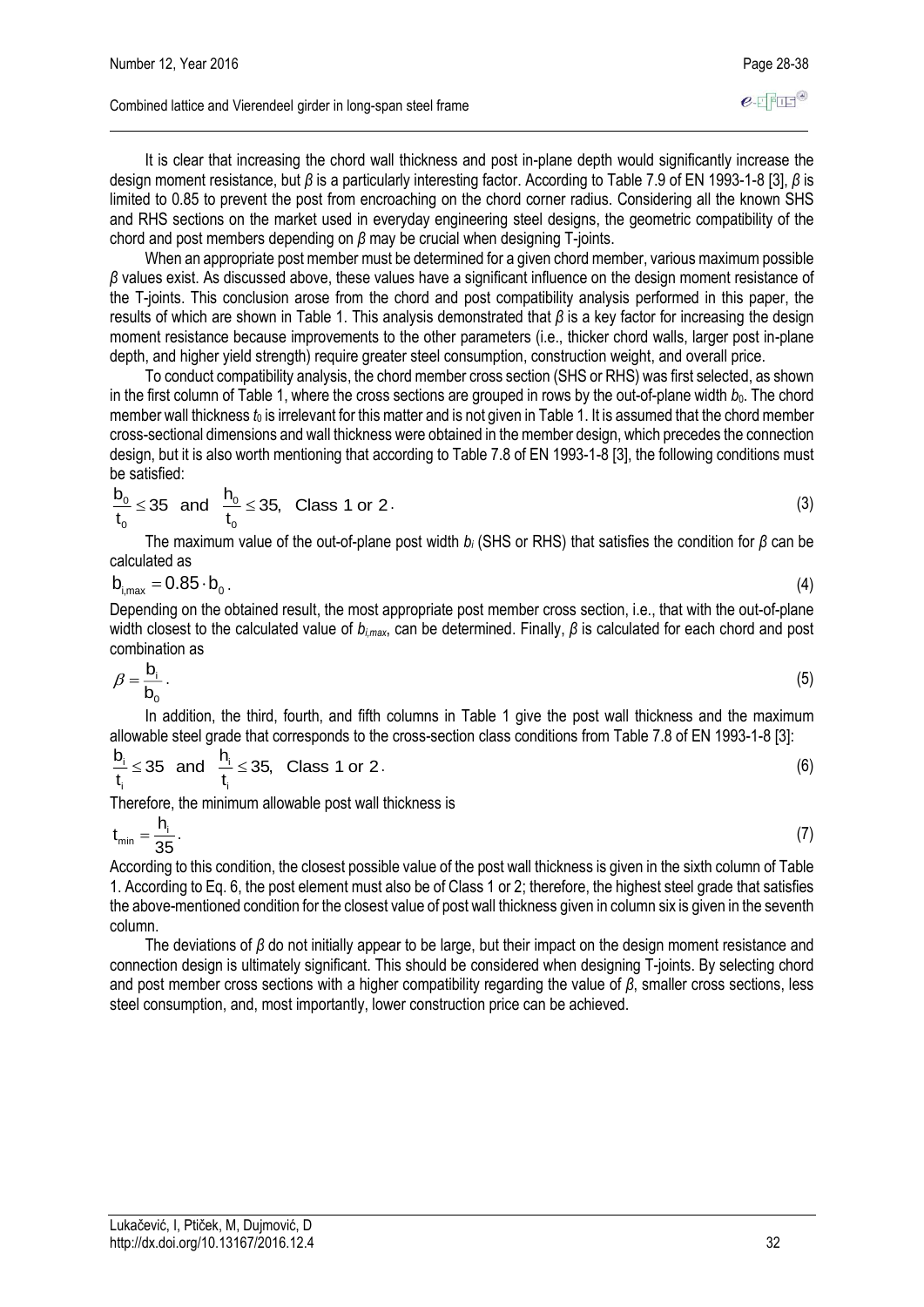$e$ -FFIF®

| Combined lattice and Vierendeel girder in long-span steel frame |  |
|-----------------------------------------------------------------|--|
|-----------------------------------------------------------------|--|

| Table 1 Chord and post member cross section compatibility for T-joints |                                    |                                                           |                   |                      |                         |                                                  |  |  |  |
|------------------------------------------------------------------------|------------------------------------|-----------------------------------------------------------|-------------------|----------------------|-------------------------|--------------------------------------------------|--|--|--|
| <b>Chord member</b><br>$b_0 \times h_0 \times t_0$                     | $b_{i,max} =$<br>$0.85 \times b_0$ | <b>Closest post member</b><br>$b_i \times h_i \times t_i$ | $\beta = b_i/b_0$ | $t_{i,min} = h_i/35$ | $t_i$                   | Post member<br>Class 1 or 2 up<br>to steel grade |  |  |  |
|                                                                        | 425.0                              | SHS $400 \times 400 \times t_i$                           | 0.80              | 11.43                | 12                      | S355                                             |  |  |  |
| RHS 500 $\times$ 300 $\times$ to                                       |                                    | RHS 300 $\times$ 500 $\times$ ti                          | 0.60              | 14.29                | 16                      | S420                                             |  |  |  |
| RHS $450 \times 250 \times t_0$                                        | 382.5                              | SHS 350 $\times$ 350 $\times$ t <sub>i</sub>              | 0.78              | 10.00                | 10                      | S275                                             |  |  |  |
|                                                                        |                                    | RHS 300 $\times$ 500 $\times$ ti                          | 0.67              | 14.29                | 16                      | S420                                             |  |  |  |
| SHS $400 \times 400 \times t_0$                                        | 340.0                              | SHS 300 $\times$ 300 $\times$ ti                          | 0.75              | 8.57                 | 10                      | S420                                             |  |  |  |
| RHS $400 \times 200 \times t_0$                                        |                                    | RHS 300 $\times$ 500 $\times$ t <sub>i</sub>              |                   | 14.29                | 16                      | S420                                             |  |  |  |
| SHS 350 $\times$ 350 $\times$ to                                       | 297.5                              | SHS 260 $\times$ 260 $\times$ ti                          | 0.74              | 7.43                 | 8                       | S355                                             |  |  |  |
| RHS 350 $\times$ 250 $\times$ to                                       |                                    | RHS 250 $\times$ 450 $\times$ ti                          | 0.71              | 12.86                | 16                      | S460                                             |  |  |  |
| SHS 300 $\times$ 300 $\times$ to                                       | 255.0                              | SHS 250 $\times$ 250 $\times$ t <sub>i</sub>              | 0.83              | 7.14                 | 8                       | S420                                             |  |  |  |
| RHS 300 $\times$ 200 $\times$ $t_0$                                    |                                    | RHS 250 $\times$ 450 $\times$ t <sub>i</sub>              |                   | 12.86                | 16                      | S460                                             |  |  |  |
| SHS 260 $\times$ 260 $\times$ to                                       | 221.0                              | SHS 220 $\times$ 220 $\times$ ti                          | 0.85              | 6.29                 | 6.3                     | S275                                             |  |  |  |
| RHS 260 $\times$ 180 $\times$ to                                       |                                    | RHS 200 $\times$ 400 $\times$ t <sub>i</sub>              | 0.77              | 11.43                | 12                      | S355                                             |  |  |  |
| SHS 250 $\times$ 250 $\times$ to                                       | 212.5                              | SHS 200 $\times$ 200 $\times$ $t_i$                       | 0.80              | 5.71                 | 6                       | S355                                             |  |  |  |
| RHS 250 $\times$ 150 $\times$ to                                       |                                    | RHS 200 $\times$ 400 $\times$ ti                          |                   | 11.43                | 12                      | S355                                             |  |  |  |
|                                                                        | 187.0                              | SHS 180 $\times$ 180 $\times$ ti                          |                   | 5.14                 | 6                       | S420                                             |  |  |  |
| SHS 220 $\times$ 220 $\times$ $t_0$                                    |                                    | RHS $180 \times 260 \times t_i$                           | 0.82              | 7.43                 | 8                       | S355                                             |  |  |  |
| SHS 200 $\times$ 200 $\times$ to                                       |                                    | SHS $160 \times 160 \times t_i$                           | 0.80              | 4.57                 | 5                       | S355                                             |  |  |  |
| RHS 200 $\times$ 120 $\times$ to<br>RHS 200 $\times$ 100 $\times$ to   | 170.0                              | RHS 150 $\times$ 250 $\times$ t <sub>i</sub>              | 0.75              | 7.14                 | 8                       | S420                                             |  |  |  |
| SHS 180 $\times$ 180 $\times$ to                                       |                                    | SHS 150 $\times$ 150 $\times$ ti                          |                   | 4.29                 | 5                       | S420                                             |  |  |  |
| RHS $180 \times 100 \times t_0$                                        | 153.0                              | RHS $150 \times 250 \times t_i$                           | 0.83              | 7.14                 | 8                       | S420                                             |  |  |  |
| SHS $160 \times 160 \times t_0$                                        |                                    | SHS 120 $\times$ 120 $\times$ ti                          |                   | 3.43                 | 4                       | S420                                             |  |  |  |
| RHS $160 \times 80 \times t_0$                                         | 136.0                              | RHS $120 \times 200 \times t_i$                           | 0.75              | 5.71                 | 6                       | S355                                             |  |  |  |
| SHS $150 \times 150 \times t_0$                                        |                                    | SHS 120 $\times$ 120 $\times$ $t_i$                       |                   | 3.43                 | $\overline{\mathbf{4}}$ | S420                                             |  |  |  |
| RHS $150 \times 100 \times t_0$                                        | 127.5                              | RHS 120 $\times$ 200 $\times$ ti                          | 0.80              | 5.71                 | 6                       | S355                                             |  |  |  |
| SHS $140 \times 140 \times t_0$                                        |                                    | SHS 100 $\times$ 100 $\times$ ti                          |                   | 2.86                 | 3.6                     | S460                                             |  |  |  |
| RHS $140 \times 80 \times t_0$                                         | 119.0                              | RHS $100 \times 200 \times t_i$                           | 0.71              | 5.71                 | 6                       | S355                                             |  |  |  |
| SHS $120 \times 120 \times t_0$                                        |                                    | SHS 100 $\times$ 100 $\times$ ti                          |                   | 2.86                 | 3.6                     | S460                                             |  |  |  |
| RHS $120 \times 80 \times t_0$<br>RHS $120 \times 60 \times t_0$       | 102.0                              | RHS $100 \times 200 \times t_i$                           | 0.83              | 5.71                 | 6                       | S355                                             |  |  |  |
| SHS $100 \times 100 \times t_0$                                        |                                    | SHS 80 $\times$ 80 $\times$ t <sub>i</sub>                |                   | 2.29                 | 3                       | S460                                             |  |  |  |
| RHS $100 \times 60 \times t_0$<br>RHS $100 \times 50 \times t_0$       | 85.0                               | RHS 80 $\times$ 160 $\times$ ti                           | 0.80              | 4.57                 | 5                       | S355                                             |  |  |  |

## **4 USE OF COMBINED GIRDER IN STEEL SINGLE-STORY BUILDING**

A combined lattice and Vierendeel girder was used in a 62.0-m span industrial steel single-story building, the layout and dimensions of which are shown in Figure 6. Structural steel grade S355 was used. Multiple variant solutions were considered, as in a real construction design situation, to find the optimal solution in terms of steel consumption and labor costs. Prior to selecting the frame system, preliminary calculations were performed [6]. Actions on the structure used in the preliminary calculations [6] were the characteristic value of snow on the ground *sk*= 0.40 kN/m<sup>2</sup> and the fundamental value of the basic wind velocity  $v_{b,0}$  = 30.0 m/s for terrain category 0, according to Table 4.1 of EN 1991-1-4, [7]. Calculations and steel frame design were performed in accordance with EN 1993-1-1 [8].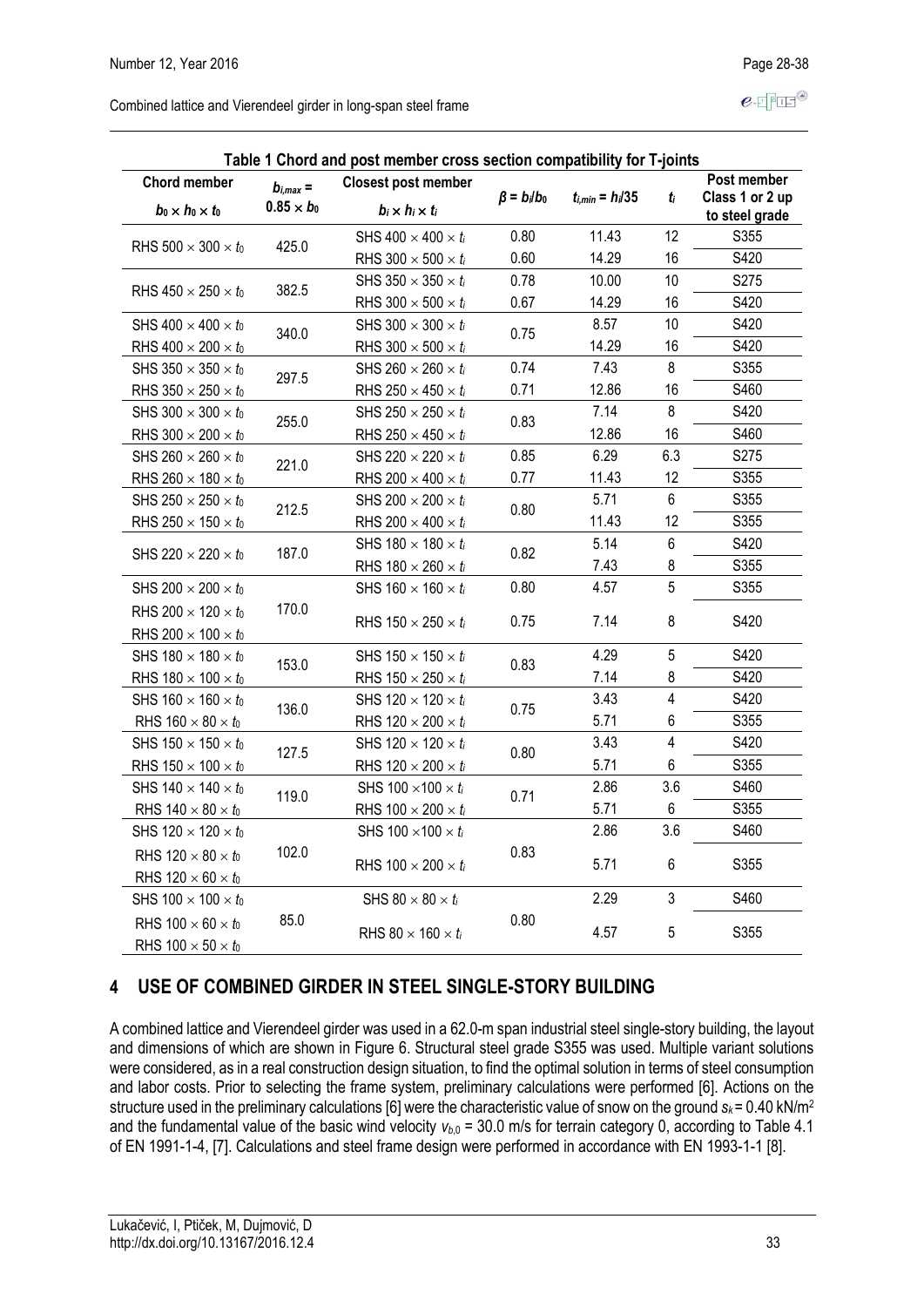

**Figure 6 Layout of single-story building and frame dimensions**

To select the optimal static system, i.e., the post placement in the Vierendeel girder, the shape of the frame and all the constants and variables must be defined for the comparison. As mentioned earlier, the frame span is 62.0 m with a column height of 15.0 m and a ridge height of 17.3 m. The girder truss height is 3.1 m and was obtained using *h* = *L*/20, as recommended by Androić et al. [9].

In addition, two cases with frame spacings 12.5 and 5.0 m were analyzed. The case with the 12.5-m spacing included purlins in longitudinal direction, whereas the case with the 5.0-m spacing did not; thus, the load in the case of the 12.5-m spacing was higher. The higher load from the secondary girders and the higher self-weight of the frame system resulted in high bending moments in Vierendeel posts and consequently required a very high weld thickness in the Vierendeel T-joints; therefore, the 5.0-m frame spacing was introduced.

The positions of the nodes in the truss girder were adjusted according to the calculated girder truss height. The frame girder was divided into 12 fields, with six on each side of the double pitched frame roof. Thus, the obtained node distance remained constant because of the presumed purlins and horizontal stabilization system that connect within those nodes (Figure 7). As stated in Section 2, a truss girder was used at the edges of the frame girder and spans two fields. A Vierendeel girder was used in the remaining fields with posts perpendicularly positioned between chords. The posts in the Vierendeel girder shown in Figure 7 (default post elements) remained constant during this process to satisfy the abovementioned purlin and stabilization system locations.



**Figure 7 One-half of the combined girder frame**

In this investigation, the number of additional posts in each Vierendeel girder field was varied. Logically, the number of posts per field should decrease toward the center of the frame span because of the reduction in the shear force. Because of the symmetry around the central vertical axis, four characteristic fields of the Vierendeel girder in one-half of the frame can be considered to represent the entire Vierendeel girder. Additional posts were added to these fields where required. The fields were labeled Fields 1–4 (F1–F4), and the frame types are hereafter referred to, based on the number of additional posts in each of these fields, as "type A1-A2-A3-A4," where A1–A4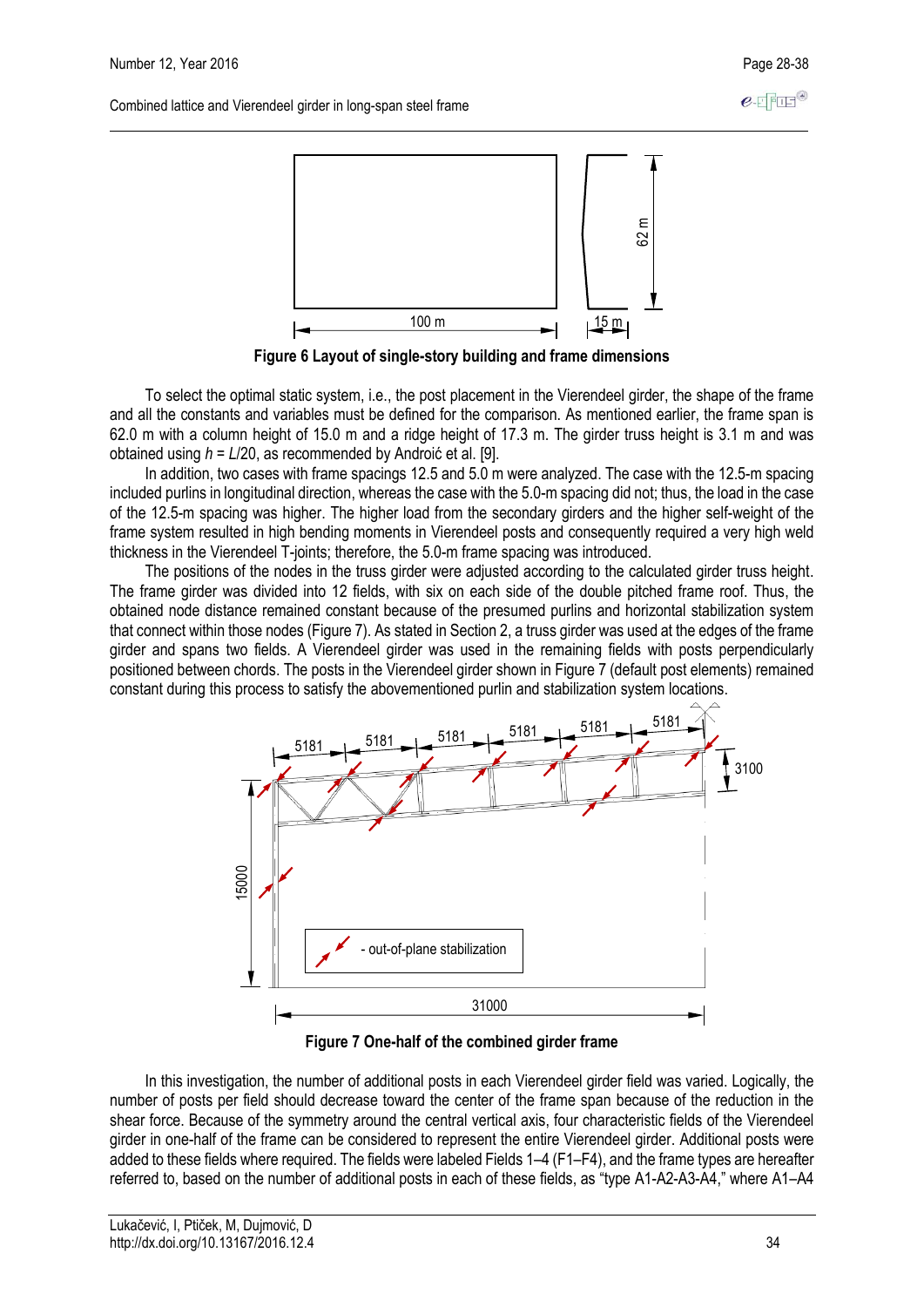represent the numbers of additional posts in Fields 1–4. For example, the frame in Figure 8a, called combined frame type 0-0-0-0, contains only the default posts and no additional posts. (The same frame type is shown in Figure 9.) Another example is combined frame type 3-2-1-0 (Figure 8b), which contains three additional posts in the first field, two in the second, one in the third, and none in the fourth.



### **Figure 8 Characteristic fields in combined girder frames and examples of frame types**

It is important to note that the margin lattice girder elements were modeled as truss elements (pinned–pinned end releases) that experienced only axial forces, whereas all other elements experienced all internal forces and bending moments.

Because the main objective of this study was to determine the optimal number and positioning of the Vierendeel posts, the following calculations were made on frame systems with constant cross sections for all analyzed combined frame types with frame spacings of 12.5 and 5.0 m (Figures 9a and b, respectively). These cross sections were adopted from a previous study [6] and designed for only combined frame types 3-2-1-0 and 4- 3-1-0.



### **Figure 9 Finite element models of frame and associated cross sections**

The output data of the calculations are the extreme positive and negative values of the bending moments on the upper and lower sides of the Vierendeel girder post (vertical post). The locations of the extreme bending moments were obtained (either in one of four characteristic fields or at the default boundary posts between the fields), and their behavior based on the number of additional posts was observed. It is important to record the extreme bending moments on the vertical posts because they are used as reference values for T-joint design. The extreme bending moments on the upper and lower sides of the element are designated *M*<sup>1</sup> and *M*2, respectively. For example, in Figure 10,  $M_1$  = 171 kNm, and  $M_2$  = -167 kNm.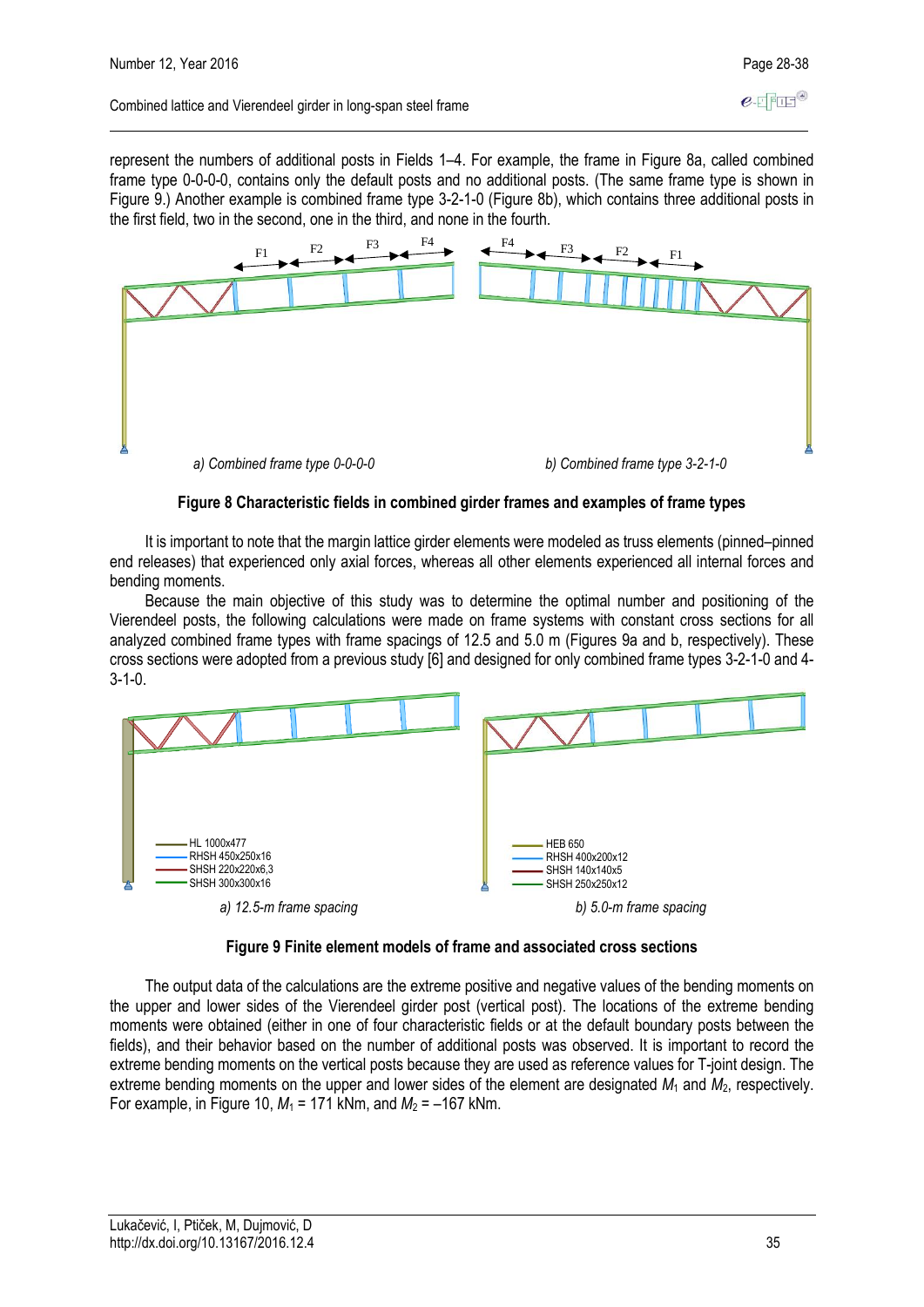

**Figure 10 Diagram of bending moments for combined frame type 4-3-1-0 with associated extreme values**

The calculation began with combined frame type 0-0-0-0, and new posts were added to each subsequent calculation based on the location of the extreme bending moment in the previous case. New post elements were added to the field with the bending moment of the greatest magnitude to achieve a more uniform bending moment distribution. These locations are highlighted in the final columns of Tables 2 and 3. As an example, for the second frame type in Table 2 (type 1-0-0-0), the extreme bending moment is located on the boundary element between the first and the second fields; thus, the two cells are shaded. Further, for the eighth case in Table 2 (type 4-2-1-0), the extreme is in F2. To achieve a more uniform bending moment distribution, a new post was added in that field, yielding the next case, type 4-3-1-0, and "moving" the extreme bending moment to F1. New posts are added to the fields with shaded cells, which is logical because a denser placement of post elements creates a more uniform bending moment distribution.

**Table 2 Results of optimal static system selection for 12.5-m frame spacing**

| <b>Additional posts</b><br>(Combined frame type) | - r -<br>$M_{1,max}$<br>[kNm] | $M_{1,min}$<br>[kNm] | $M_{2,max}$<br>[kNm] | $M_{2,min}$<br>[kNm] |                | - 3<br>$M_{1,max}$ and $M_{2,min}$<br><b>location</b> |                |    |
|--------------------------------------------------|-------------------------------|----------------------|----------------------|----------------------|----------------|-------------------------------------------------------|----------------|----|
| $0 - 0 - 0 - 0$                                  | 1469                          | $-718$               | 717                  | $-1468$              | F <sub>1</sub> | F <sub>2</sub>                                        | F <sub>3</sub> | F4 |
| $1 - 0 - 0 - 0$                                  | 1050                          | $-511$               | 510                  | $-1050$              | F <sub>1</sub> | F <sub>2</sub>                                        | F <sub>3</sub> | F4 |
| $1 - 1 - 0 - 0$                                  | 864                           | $-414$               | 411                  | $-860$               | F <sub>1</sub> | F <sub>2</sub>                                        | F3             | F4 |
| $2 - 1 - 0 - 0$                                  | 659                           | $-302$               | 301                  | $-657$               | F1             | F <sub>2</sub>                                        | F3             | F4 |
| $2 - 1 - 1 - 0$                                  | 626                           | $-286$               | 285                  | $-626$               | F1             | F <sub>2</sub>                                        | F <sub>3</sub> | F4 |
| $2 - 2 - 1 - 0$                                  | 600                           | $-276$               | 275                  | $-599$               | F <sub>1</sub> | F <sub>2</sub>                                        | F <sub>3</sub> | F4 |
| $3 - 2 - 1 - 0$                                  | 460                           | $-205$               | 206                  | $-461$               | F <sub>1</sub> | F <sub>2</sub>                                        | F <sub>3</sub> | F4 |
| $4 - 2 - 1 - 0$                                  | 427                           | $-187$               | 188                  | $-429$               | F1             | F <sub>2</sub>                                        | F <sub>3</sub> | F4 |
| $4 - 3 - 1 - 0$                                  | 375                           | $-158$               | 159                  | $-376$               | F <sub>1</sub> | F2                                                    | F3             | F4 |

**Table 3 Results of optimal static system selection for 5.0-m frame spacing**

| <b>Additional posts</b><br>(Combined frame type) | $M_{1,max}$<br>[kNm] | $M_{1,min}$<br>[kNm] | $M_{2,max}$<br>[kNm] | $M_{2,min}$<br>[kNm] |                | $M_{1,max}$ and $M_{2,min}$<br><b>location</b> |                |     |
|--------------------------------------------------|----------------------|----------------------|----------------------|----------------------|----------------|------------------------------------------------|----------------|-----|
| $0 - 0 - 0 - 0$                                  | 631                  | $-345$               | 347                  | $-634$               | F <sub>1</sub> | F <sub>2</sub>                                 | F <sub>3</sub> | F4  |
| $1 - 0 - 0 - 0$                                  | 457                  | $-250$               | 241                  | $-447$               | F1             | F <sub>2</sub>                                 | F3             | F4  |
| $1 - 1 - 0 - 0$                                  | 374                  | $-198$               | 198                  | $-371$               | F <sub>1</sub> | F2                                             | F3             | F4  |
| $2 - 1 - 0 - 0$                                  | 293                  | $-150$               | 141                  | $-283$               | F1             | F <sub>2</sub>                                 | F <sub>3</sub> | F4  |
| $2 - 1 - 1 - 0$                                  | 273                  | $-136$               | 136                  | $-274$               | F1             | F <sub>2</sub>                                 | F <sub>3</sub> | F4  |
| $2 - 2 - 1 - 0$                                  | 269                  | $-131$               | 130                  | $-267$               | F <sub>1</sub> | F2                                             | F <sub>3</sub> | F4  |
| $3 - 2 - 1 - 0$                                  | 207                  | $-98$                | 97                   | $-204$               | F <sub>1</sub> | F2                                             | F <sub>3</sub> | F4  |
| $4 - 2 - 1 - 0$                                  | 196                  | $-95$                | 95                   | $-196$               | F1             | F <sub>2</sub>                                 | F <sub>3</sub> | FP4 |
| $4 - 3 - 1 - 0$                                  | 171                  | $-76$                | 75                   | $-167$               | F <sub>1</sub> | F2                                             | F3             | F4  |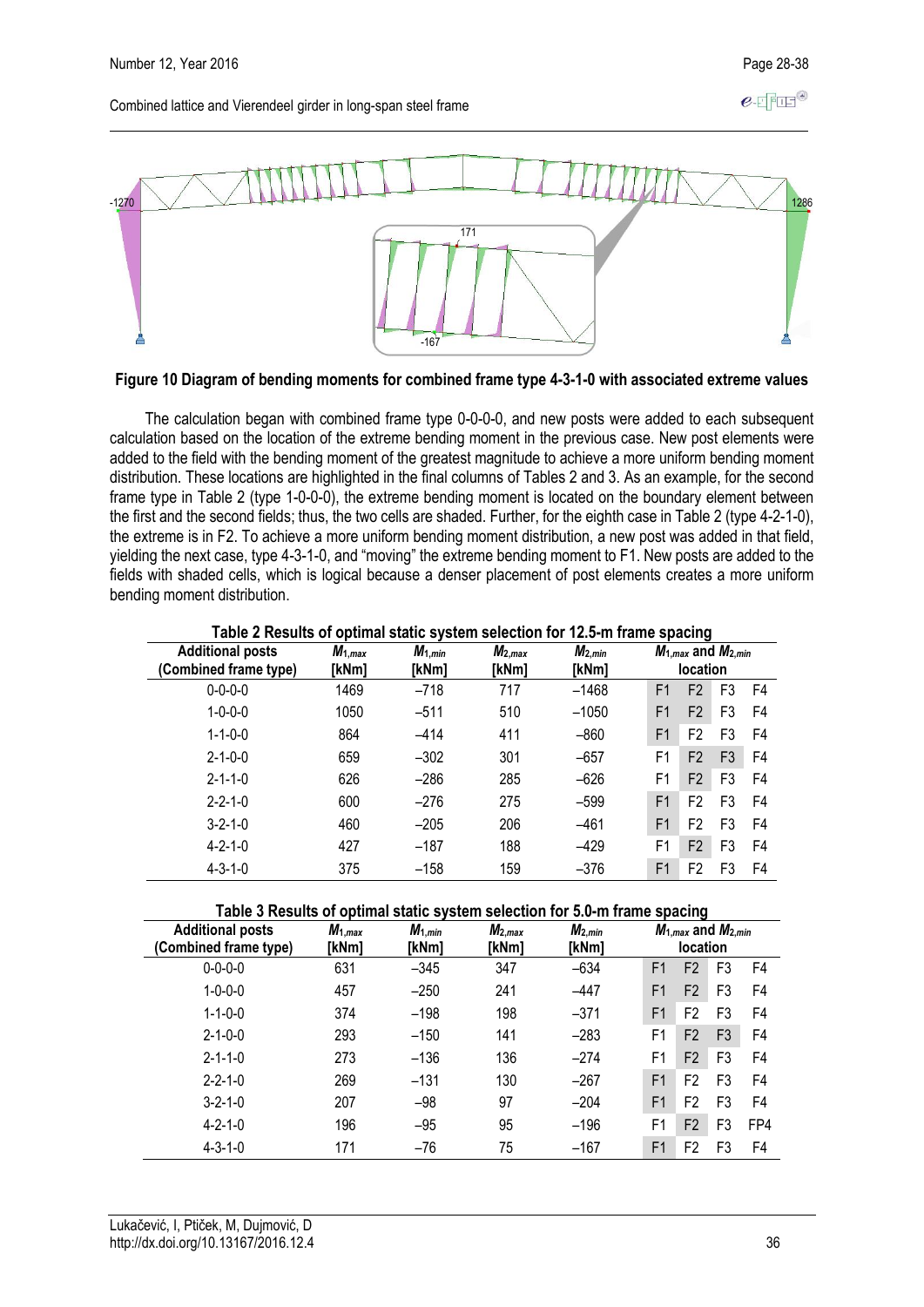$e$ -T $F$ IE

Nine calculations were performed for each frame spacing case for nine combined frame types with different numbers of additional posts. As expected, the extreme bending moment decreased as the number of posts increased in both cases, and their locations were identical because the static systems were the same (Figure 11).  $M1 \text{ max}$  M2.min



### **5 COMPARISON RESULTS AND CONCLUSION**

In this section, the following two frame systems were selected for an in-depth comparison: type 4-3-1-0, which yields the lowest bending moment, and type 3-2-1-0, which yields a slightly higher bending moment than type 4-3- 1-0 with fewer additional posts.

The two selected combined frames were compared with a conventional lattice girder frame in terms of their steel consumption. Considering the two frame spacing cases for each frame type yields a total of six frames. The weld thicknesses in the Vierendeel girder T-joints were also compared.

Figure 12 shows that the lattice girder frames are advantageous in terms of weight, i.e., less steel is required. Among the combined girder frames, which in both cases of the same frame spacing had the same cross sections, the difference in the weight resulting from the additional posts in frame type 4-3-1-0 was minimal.

 $\blacksquare$  Construction weight (t)



**Figure 12 Frame weight comparison**

The key difference between the two compared combined girder frame types (types 3-2-1-0 and 4-3-1-0) is the weld thickness required in the T-joint connection design. Weld thickness plays an important role in determining the labor cost because thicker welds require a greater amount of labor, which ultimately increases the construction cost. As the number of additional elements in the Vierendeel girder increases, the weld thickness decreases (Figure 13). This is a result of the smaller bending moment requirement in the T-joint design, as previously explained.